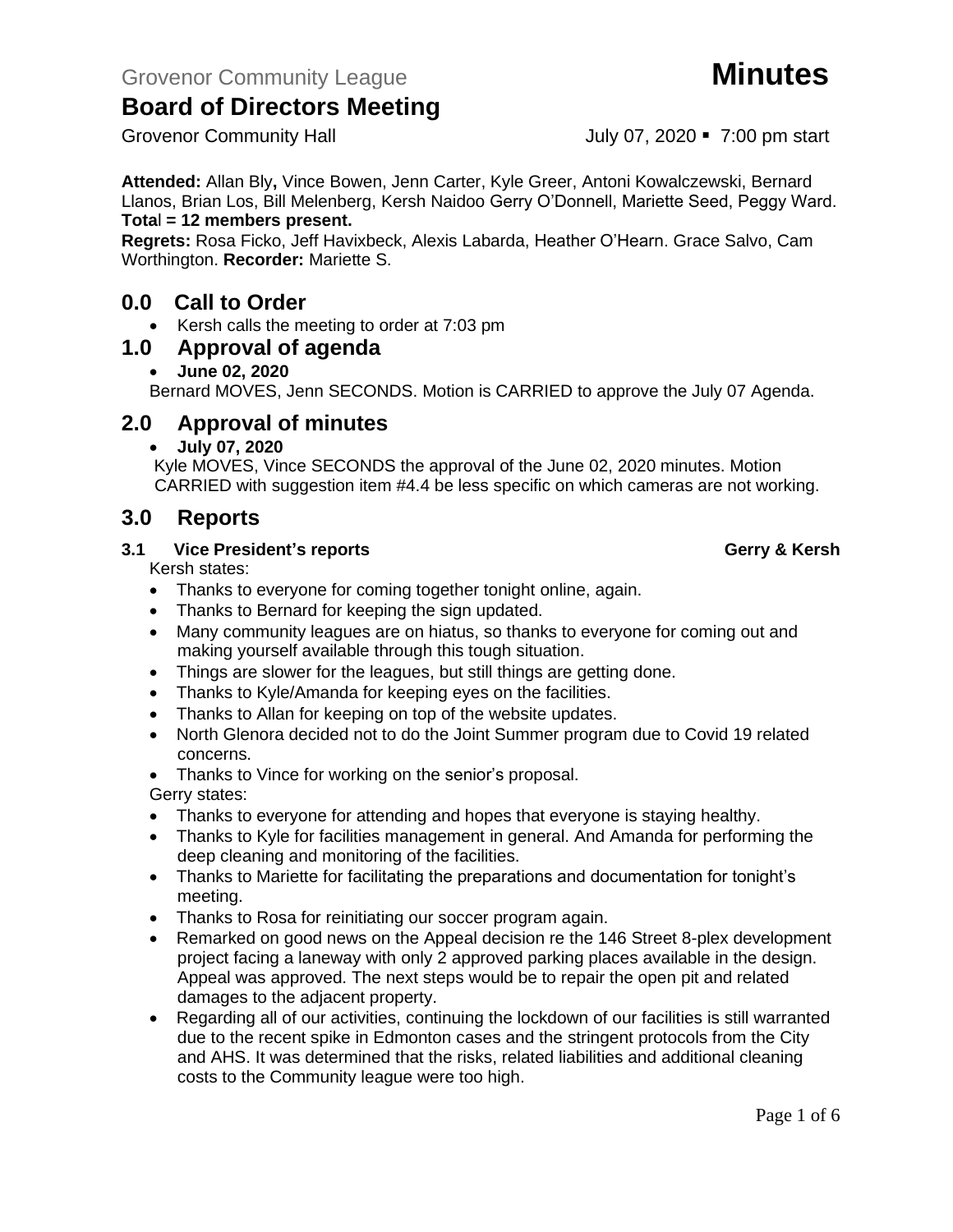Grovenor Community Hall **Grovenor Community Hall** July 07, 2020 • 7:00 pm start

- Casino operations and related revenues are expected to be reduced in future. So, we will need to be fiscally prudent going forward.
- Because of that we will probably not be able to spend a lot on ice making/cleaning this year and he offers to help Kyle in that regard by volunteering some time.
- Asbestos assessment report from 2010 was received from Chris Ward and will be turned over to Kyle for his review and attention.
- *Action item: For Kyle to receive the asbestos report from Gerry.*

#### **3.2 Freasurer's report Antonic Structure Antonic Structure Antonic Antonic Antonic Antonic Antonic Antonic Antoni**

#### Antoni reported that:

- Accounts as of May 31 were:
	- General Account: 94,414.96
	- Casino Account: 26,564.18
- Of note:

- \$1,319.37 paid to Wally Kara for supplies for the last 3 new garden planter boxes.

#### **3.3** Civics report **Kersh/Gerry**

Jeff absent; Kersh states:

- Jeff was working with Scott Bacon re appeal for development project on 146 street near Stony Plain Rd. The appeal was successful.
- The downside is that there is a big hole remaining. A permit was granted; the developer jumped the gun while the appeal was pending and dug the whole, which remains.
- Notice by City to expropriate 14319 Stony Plain Rd. Large notices going out.

#### **3.4 City of Edmonton Constanting Constanting Constanting Constanting Constanting Constanting Constanting Constanting Constanting Constanting Constanting Constanting Constanting Constanting Constanting Constanting Cons**

Heather O sent a report, highlights of which include:

- Neighbourhood services are sending out a bi-weekly newsletter.
- Dog signage City can't provide signs, as too cost prohibitive. We may get assistance on that. To get more info.
- Garden proposal is moving forward with Brian.
- She will work with Cameron on traffic concerns.
- It is mentioned that photo radar is frequently on 142 Street. But vision zero protocol is not being followed.

*Action item: To proceed with signs, Heather to inquire about cost assistance.*

### **4.0 Old business**

#### **4.1 Programs and Social update <b>Access 2.1 Access 2.1 Access 2.1 Access** 2.1 Access 2.1 Access 2.1 Access 2.1 Access 2.1 Access 2.1 Access 2.1 Access 2.1 Access 2.1 Access 2.1 Access 2.1 Access 2.1 Access 2.1 Access 2.1 A

Heather stated:

- She never heard back from Heather O regarding the bike parade.
- She wanted to talk to Heather O about porta potty for summer.
- Edmonton Symphony is playing this Sunday in Grovenor for a fund raiser. July 12 at 2:30 on 146 street.

#### **4.2 Sports update Rosa**

Rosa absent, she sent email stating:

- The soccer program has been on hold since March.
- The governing body now states they are ready to move ahead. Many in the community are interested. Fewer coaches as well. Use of the rec centre wouldn't be available as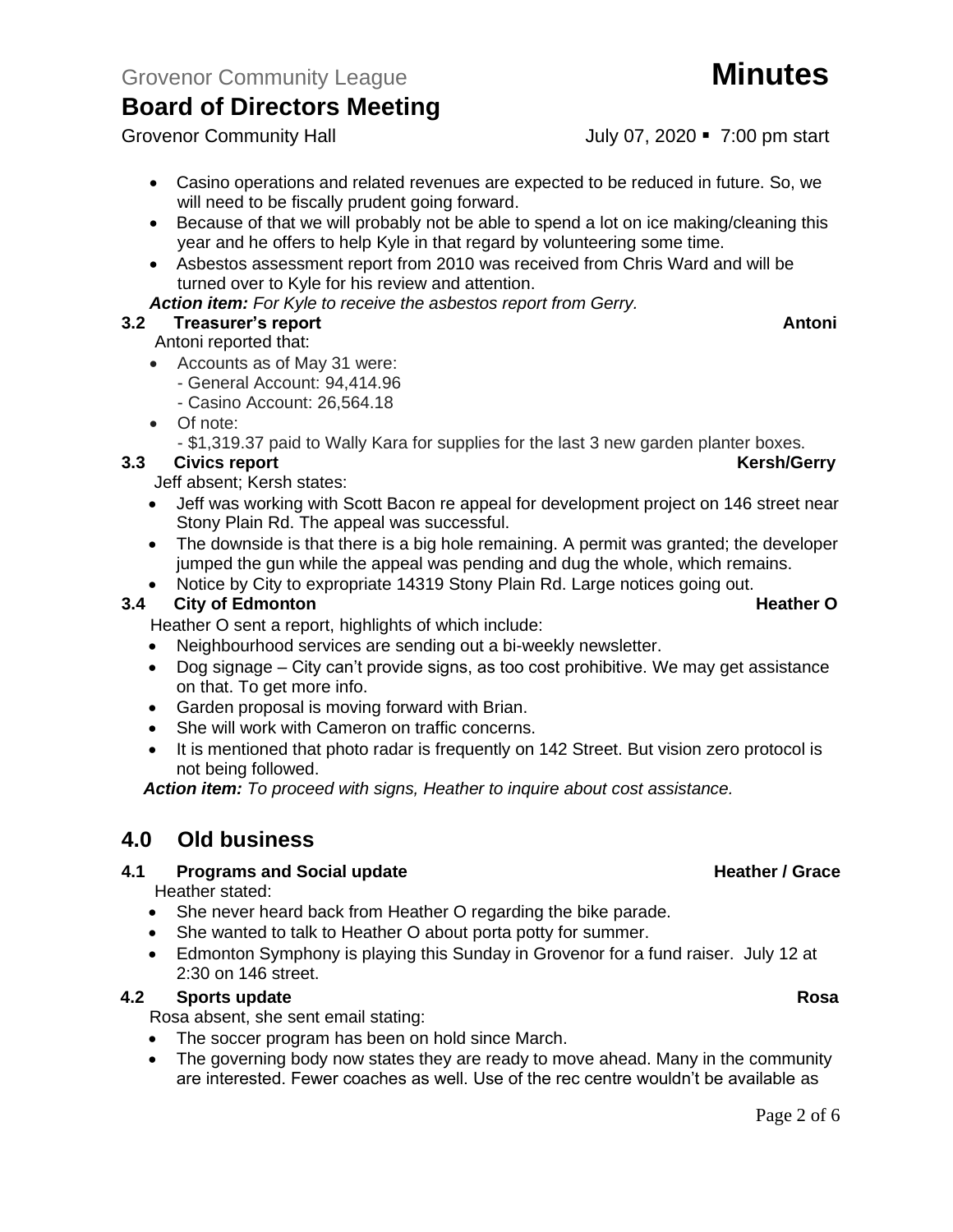Grovenor Community Hall July 07, 2020 • 7:00 pm start

accessing and cleaning equipment would be laborious and names of all involved have to be recorded for some weeks.

• One of the coaches will keep the equipment so rec centre doesn't need to be used.

#### **4.3 Facilities status update (Hall & Rec Centre) Gerry**

Kyle reported that:

- He is in the process of concrete replacement. Some grading may be required.
- North side of rec center, front and back door of hall are areas of concrete work.
- Amanda has been doing her daily walk through and cleansing as needed.
- One of the doors on the rink was not closing properly but is now adjusted.
- Omni sport put down the new matting. Scrapers Edge removed the old matting.
- He got in touch with Sky Fire Energy and got a manual.
- The lock on the bin was sticking and it has been replaced. He will hand out the code to those who need it.

#### *Action item***:** *Send out updated Contact list.*

| 4.4 | 146 Street development appeal status and draft letter | Jeff  |
|-----|-------------------------------------------------------|-------|
|     | Jeff absent                                           |       |
|     | • See item $#3.3$ above.                              |       |
| 4.5 | Webmaster update on Google Suite                      | Allan |
|     | الملح المتحدث والمستحدث والتلاب                       |       |

Allan reported:

- He cannot work on Google during the day.
- The cameras are working but the wireless link is not.
- One of the radios has to be replaced.
- He noticed on the east side of hall, garbage has been piled up near the garbage can. Gerry will remove the garbage and get the bin lock code from Kyle. *Action item: Bill asks Allan for access to Google docs.*

#### **4.6 Neighbourhood Watch Cameron**

Cameron absent, Jenn stated:

- They had a neighbourhood watch piece in the newsletter.
- Bernard is doing more on social media. They are posting more tips for neighbourhood watch related topics, to Amelia for Grovenor Facebook page and he believes Twitter.
- Approximately once a week they are sending items out. His latest submission has not been updated yet. June 28 was the latest update. Perhaps offer to relieve Amelia for short term suggested. Kudos is given to Bernard for his post
- Gerry thanks Bernard for keeping on top of letters for sign. He will put in an insurance claim for the missing letters.

*Action item: Heather to contact Amelia.*

#### **4.7 Rental Contract update Heather**

- Heather reported that:
- She doesn't have the daytime hours to look into this yet. *Action Item: Pending*

#### **4.8 Crosswalk signage/lights update Gerry/All**

Gerry reported:

• 148 Street and Stony Plain Road is still an area of concern that needs to be resolved, which he recently reported again to the CoE.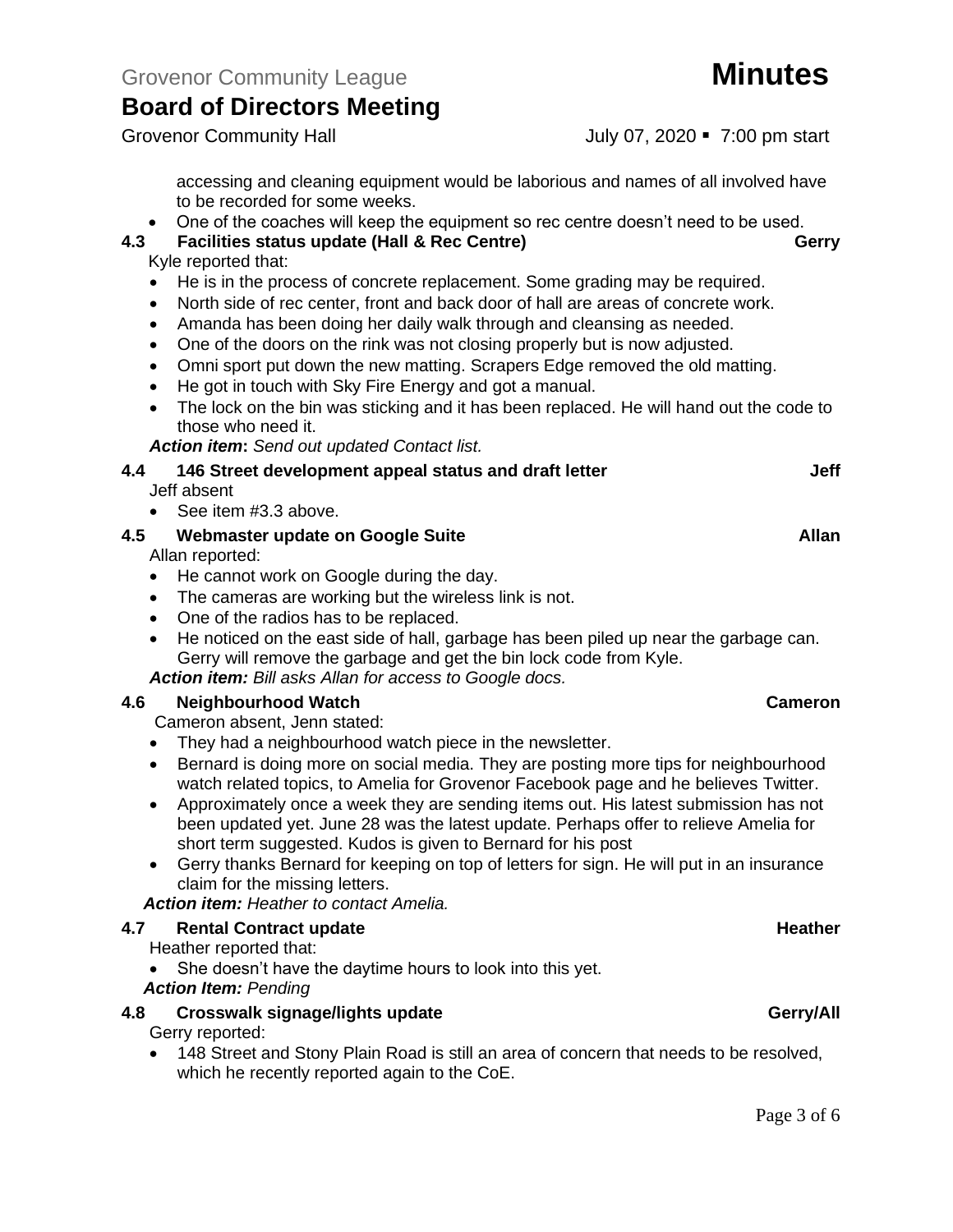• We are waiting to hear back from City on 142 street and 105 and 104 avenues. We'd like them to support us on their own vision zero initiative.

*Action item: Kersh to follow up to continue with the City re 142 Street safety.*

#### **4.9 Dog Park Signage Gerry** Gerry **Gerry**

• Waiting for Heather O'Hearn to get pricing on sign.

#### **4.10 Assistance to Grovenor Seniors Vince**

Vince reported:

- Vanessa seems to have pulled away. She moved out of the neighbourhood.
- A lot of groundwork was done, if someone else wanted to pick that  $up it$  could be to do with seniors in general and not COVID specific.
- Jasper Place Wellness Centre provides emergency food support during COVID. They partnered with the Edmonton Food Bank as a pickup location.
- Suggestion to delete the COVID email address.

*Action item: Gerry to inquire at the Jasper Place Health centre re the Food4Good and other support programs available and advise Allan for posting to website if applicable.*

#### **4.11 Other old business Vince**

Vince reported:

- ConnecttoGrovenor.ca email address may not be for him to monitor going forward. His children have grown beyond Grovenor school and he may not be the liaison between school and community league. He is not as well connected as he used to be, so would like to be removed in association with the email address. Someone involved with the school would be ideal to take over this role. One way or two-way communication.
- He has mentioned it at the parent association meetings and school council. He is not actually on those boards any longer but can bring it up with them.
- Vince asks that the connect email not be published. He will answer the email address for now.
- Heather says she can monitor the "connect" email when time comes.

• Kersh has some people in mind as well and will follow up with them. *Action Item: To remove mention of Grovenor connect email address.*

#### **5.0 Action Items update (for items not yet covered)**

#### **6.0 New business**

### **6.1 Hall & Rec Centre cleaning status update Kyle**

Kersh reported that:

• Hall and rec centre are closed until further notice as we are not prepared to organize the stringent CoE and AHS protocols that are be required to be open.

#### **6.2 Joint Summer Program w/ N Glenora Kersh/Gerry** Kersh reported:

- As N Glenora has pulled back from doing the program, it is now a moot point.
- We did not get clearance for the spray park this year. It will remain closed this summer.
- Allan sent out an email that Westmount is having a different summer program.

*Action Item: Allan to post Westmount program on website.*

### **6.3 Grovenor Spring Clean Up 2020 Kersh**

Kersh reported that:

Grovenor Community Hall **Grovenor Community Hall** July 07, 2020 • 7:00 pm start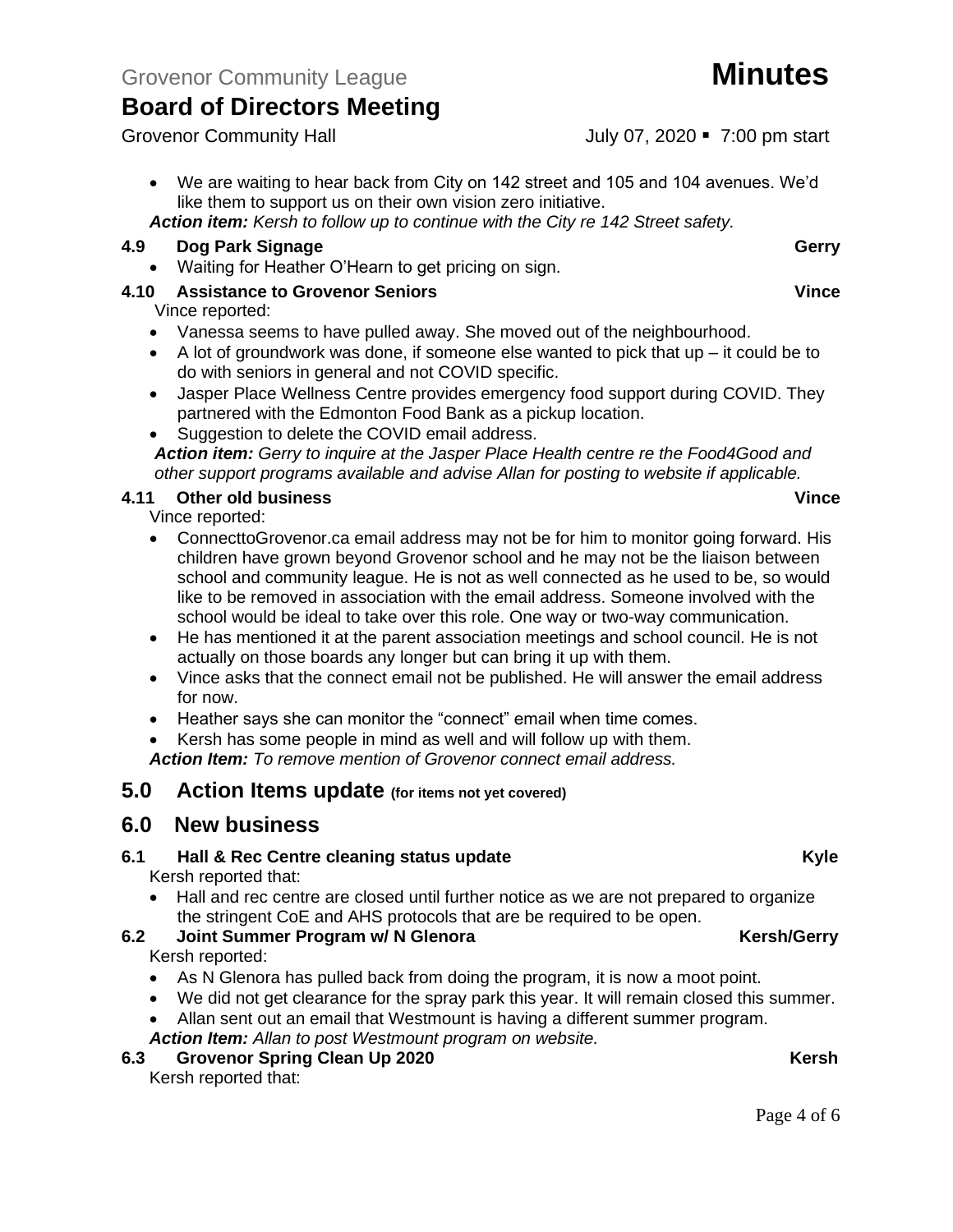- This was formerly known as the Big Bin event.
- The list of requirements by the City and AHS would be very difficult to manage.
- We will postpone it until next year.
- The City is running Big Bin events this year.

*Action Item: Allan to post on website the locations of the City Big Bin locations.*

#### **6.4 Fall Fest 2020 Kersh**

Kersh reported that:

- Restrictions on gathering numbers would preclude us from our usual-sized event.
- Due to additional COVID factors already mentioned, we will cancel this event in 2020.
- **6.5 Other new business** n/a **All**

#### **Adjourned 8:53 pm**

### **7.0 Next meeting – August 04, 2020 ▪ 7:00 pm**

\*See May Income Statement included below:



Grovenor Community Hall July 07, 2020 • 7:00 pm start